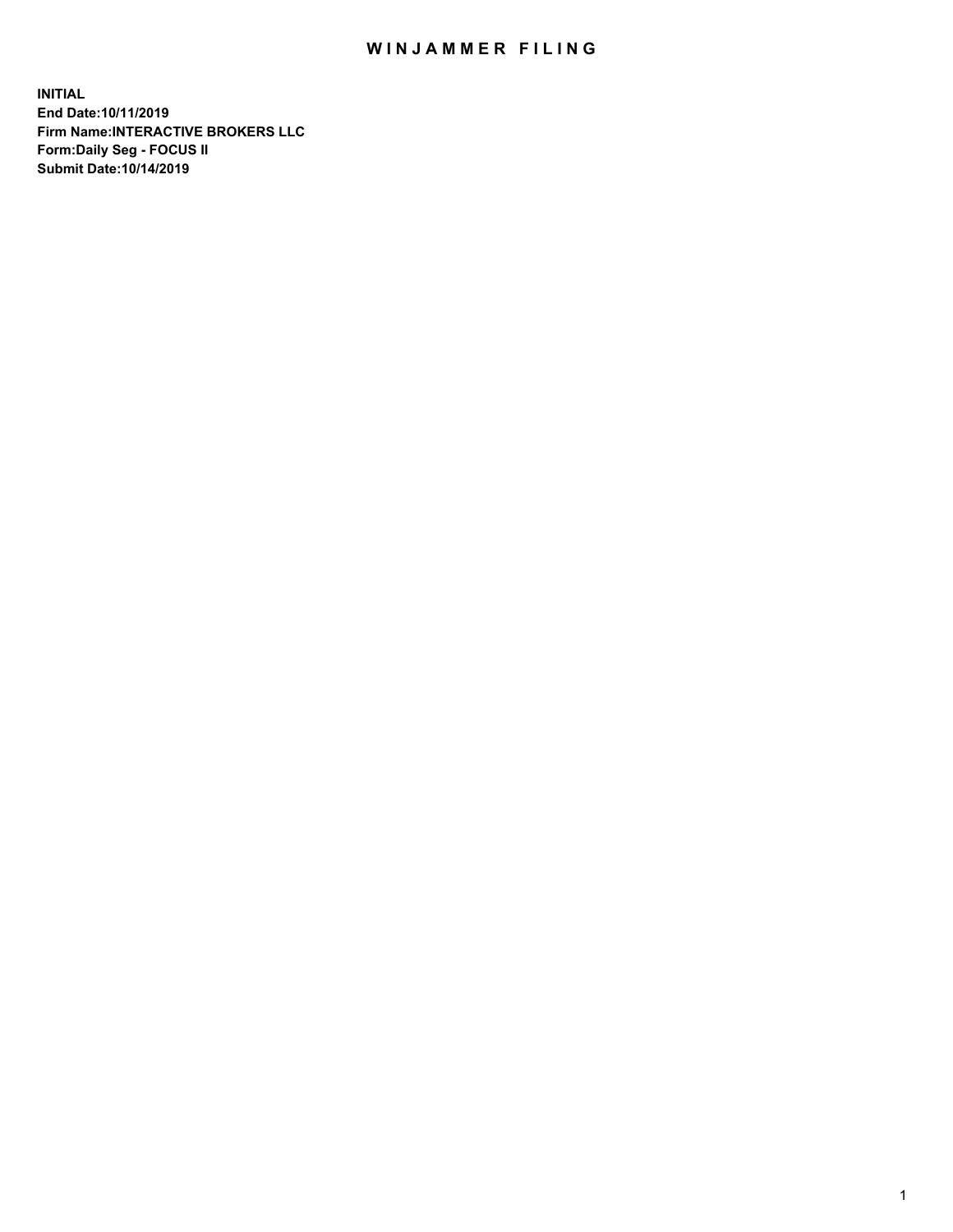**INITIAL End Date:10/11/2019 Firm Name:INTERACTIVE BROKERS LLC Form:Daily Seg - FOCUS II Submit Date:10/14/2019 Daily Segregation - Cover Page**

| Name of Company                                                                                                                                                                                                                                                                                                                | <b>INTERACTIVE BROKERS LLC</b>                                                                  |
|--------------------------------------------------------------------------------------------------------------------------------------------------------------------------------------------------------------------------------------------------------------------------------------------------------------------------------|-------------------------------------------------------------------------------------------------|
| <b>Contact Name</b>                                                                                                                                                                                                                                                                                                            | James Menicucci                                                                                 |
| <b>Contact Phone Number</b>                                                                                                                                                                                                                                                                                                    | 203-618-8085                                                                                    |
| <b>Contact Email Address</b>                                                                                                                                                                                                                                                                                                   | jmenicucci@interactivebrokers.c<br>om                                                           |
| FCM's Customer Segregated Funds Residual Interest Target (choose one):<br>a. Minimum dollar amount: ; or<br>b. Minimum percentage of customer segregated funds required:% ; or<br>c. Dollar amount range between: and; or<br>d. Percentage range of customer segregated funds required between:% and%.                         | $\overline{\mathbf{0}}$<br>$\overline{\mathbf{0}}$<br>155,000,000 245,000,000<br>0 <sub>0</sub> |
| FCM's Customer Secured Amount Funds Residual Interest Target (choose one):<br>a. Minimum dollar amount: ; or<br>b. Minimum percentage of customer secured funds required:%; or<br>c. Dollar amount range between: and; or<br>d. Percentage range of customer secured funds required between:% and%.                            | $\overline{\mathbf{0}}$<br>$\overline{\mathbf{0}}$<br>80,000,000 120,000,000<br>0 <sub>0</sub>  |
| FCM's Cleared Swaps Customer Collateral Residual Interest Target (choose one):<br>a. Minimum dollar amount: ; or<br>b. Minimum percentage of cleared swaps customer collateral required:% ; or<br>c. Dollar amount range between: and; or<br>d. Percentage range of cleared swaps customer collateral required between:% and%. | $\overline{\mathbf{0}}$<br>$\underline{\mathbf{0}}$<br>0 <sub>0</sub><br>0 <sub>0</sub>         |

Attach supporting documents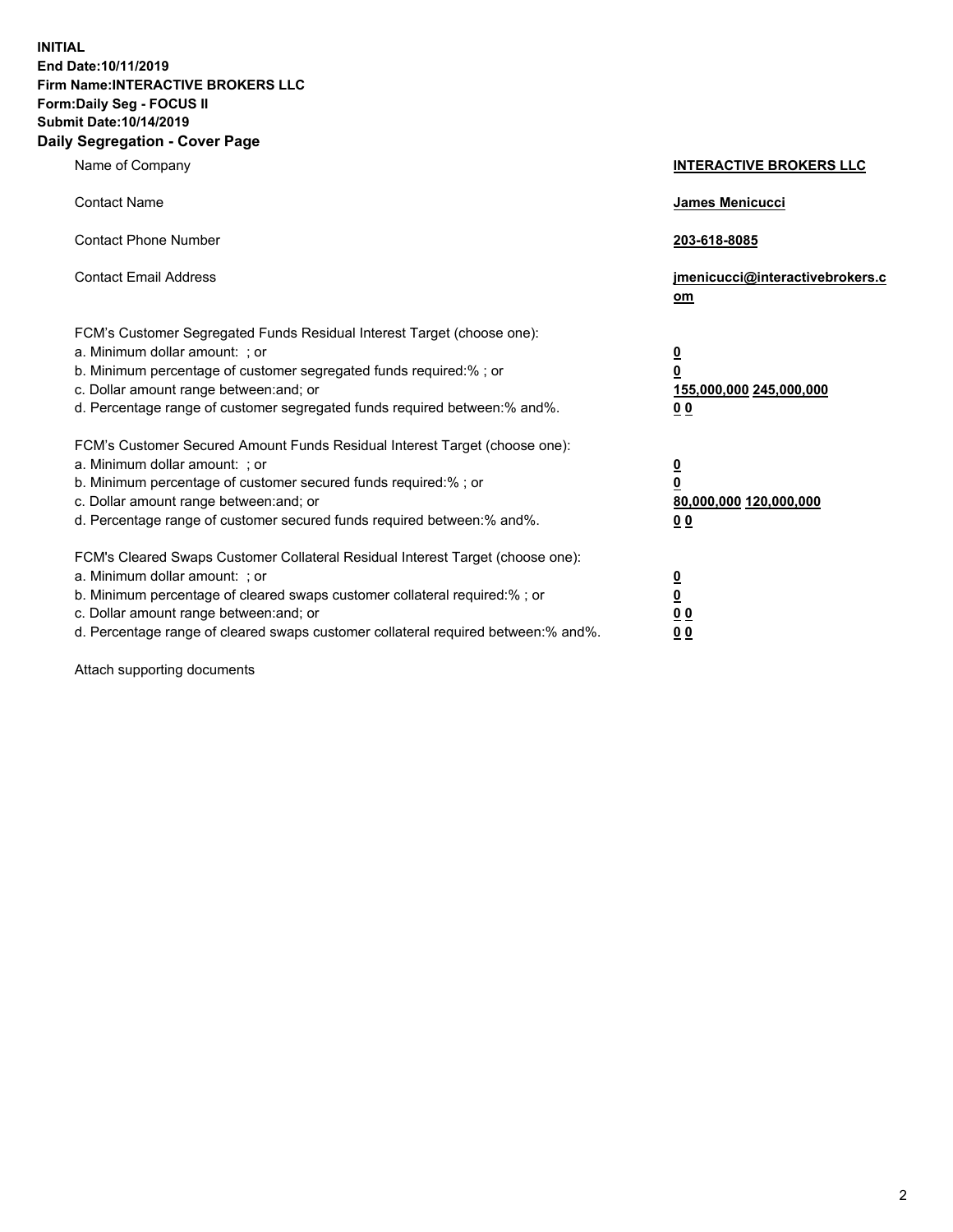## **INITIAL End Date:10/11/2019 Firm Name:INTERACTIVE BROKERS LLC Form:Daily Seg - FOCUS II Submit Date:10/14/2019 Daily Segregation - Secured Amounts**

|                | Daily Jegregation - Jeculed Aniounts                                                              |                                                      |
|----------------|---------------------------------------------------------------------------------------------------|------------------------------------------------------|
|                | Foreign Futures and Foreign Options Secured Amounts                                               |                                                      |
|                | Amount required to be set aside pursuant to law, rule or regulation of a foreign                  | $0$ [7305]                                           |
|                | government or a rule of a self-regulatory organization authorized thereunder                      |                                                      |
| 1.             | Net ledger balance - Foreign Futures and Foreign Option Trading - All Customers                   |                                                      |
|                | A. Cash                                                                                           | 496,602,925 [7315]                                   |
|                | B. Securities (at market)                                                                         | $0$ [7317]                                           |
| 2.             | Net unrealized profit (loss) in open futures contracts traded on a foreign board of trade         | 4,027,292 [7325]                                     |
| 3.             | Exchange traded options                                                                           |                                                      |
|                | a. Market value of open option contracts purchased on a foreign board of trade                    | 39,276 [7335]                                        |
|                | b. Market value of open contracts granted (sold) on a foreign board of trade                      | -26,749 [7337]                                       |
| 4.             | Net equity (deficit) (add lines 1. 2. and 3.)                                                     | 500,642,744 [7345]                                   |
| 5.             | Account liquidating to a deficit and account with a debit balances - gross amount                 | 14,585 [7351]                                        |
|                | Less: amount offset by customer owned securities                                                  | 0 [7352] 14,585 [7354]                               |
| 6.             | Amount required to be set aside as the secured amount - Net Liquidating Equity                    | 500,657,329 [7355]                                   |
|                | Method (add lines 4 and 5)                                                                        |                                                      |
| 7.             | Greater of amount required to be set aside pursuant to foreign jurisdiction (above) or line<br>6. | 500,657,329 [7360]                                   |
|                | FUNDS DEPOSITED IN SEPARATE REGULATION 30.7 ACCOUNTS                                              |                                                      |
| $\mathbf{1}$ . | Cash in banks                                                                                     |                                                      |
|                | A. Banks located in the United States                                                             | 48,083,158 [7500]                                    |
|                | B. Other banks qualified under Regulation 30.7                                                    | 0 [7520] 48,083,158 [7530]                           |
| 2.             | Securities                                                                                        |                                                      |
|                | A. In safekeeping with banks located in the United States                                         | 492,284,125 [7540]                                   |
|                | B. In safekeeping with other banks qualified under Regulation 30.7                                | 0 [7560] 492,284,125 [7570]                          |
| 3.             | Equities with registered futures commission merchants                                             |                                                      |
|                | A. Cash                                                                                           | $0$ [7580]                                           |
|                | <b>B.</b> Securities                                                                              | $0$ [7590]                                           |
|                | C. Unrealized gain (loss) on open futures contracts                                               | $0$ [7600]                                           |
|                | D. Value of long option contracts                                                                 | $0$ [7610]                                           |
|                | E. Value of short option contracts                                                                | 0 [7615] 0 [7620]                                    |
| 4.             | Amounts held by clearing organizations of foreign boards of trade                                 |                                                      |
|                | A. Cash                                                                                           | $0$ [7640]                                           |
|                | <b>B.</b> Securities                                                                              | $0$ [7650]                                           |
|                | C. Amount due to (from) clearing organization - daily variation                                   | $0$ [7660]                                           |
|                | D. Value of long option contracts                                                                 | $0$ [7670]                                           |
|                | E. Value of short option contracts                                                                | 0 [7675] 0 [7680]                                    |
| 5.             | Amounts held by members of foreign boards of trade                                                |                                                      |
|                | A. Cash                                                                                           | 78,617,740 [7700]                                    |
|                | <b>B.</b> Securities                                                                              | $0$ [7710]                                           |
|                | C. Unrealized gain (loss) on open futures contracts                                               | 963,373 [7720]                                       |
|                | D. Value of long option contracts                                                                 | 39,276 [7730]                                        |
|                | E. Value of short option contracts                                                                | <mark>-26,749</mark> [7735] <b>79,593,640</b> [7740] |
| 6.             | Amounts with other depositories designated by a foreign board of trade                            | 0 [7760]                                             |
| 7.             | Segregated funds on hand                                                                          | $0$ [7765]                                           |
| 8.             | Total funds in separate section 30.7 accounts                                                     | 619,960,923 [7770]                                   |
| 9.             | Excess (deficiency) Set Aside for Secured Amount (subtract line 7 Secured Statement               | 119,303,594 [7380]                                   |
|                | Page 1 from Line 8)                                                                               |                                                      |
| 10.            | Management Target Amount for Excess funds in separate section 30.7 accounts                       | 80,000,000 [7780]                                    |
| 11.            | Excess (deficiency) funds in separate 30.7 accounts over (under) Management Target                | 39,303,594 [7785]                                    |
|                |                                                                                                   |                                                      |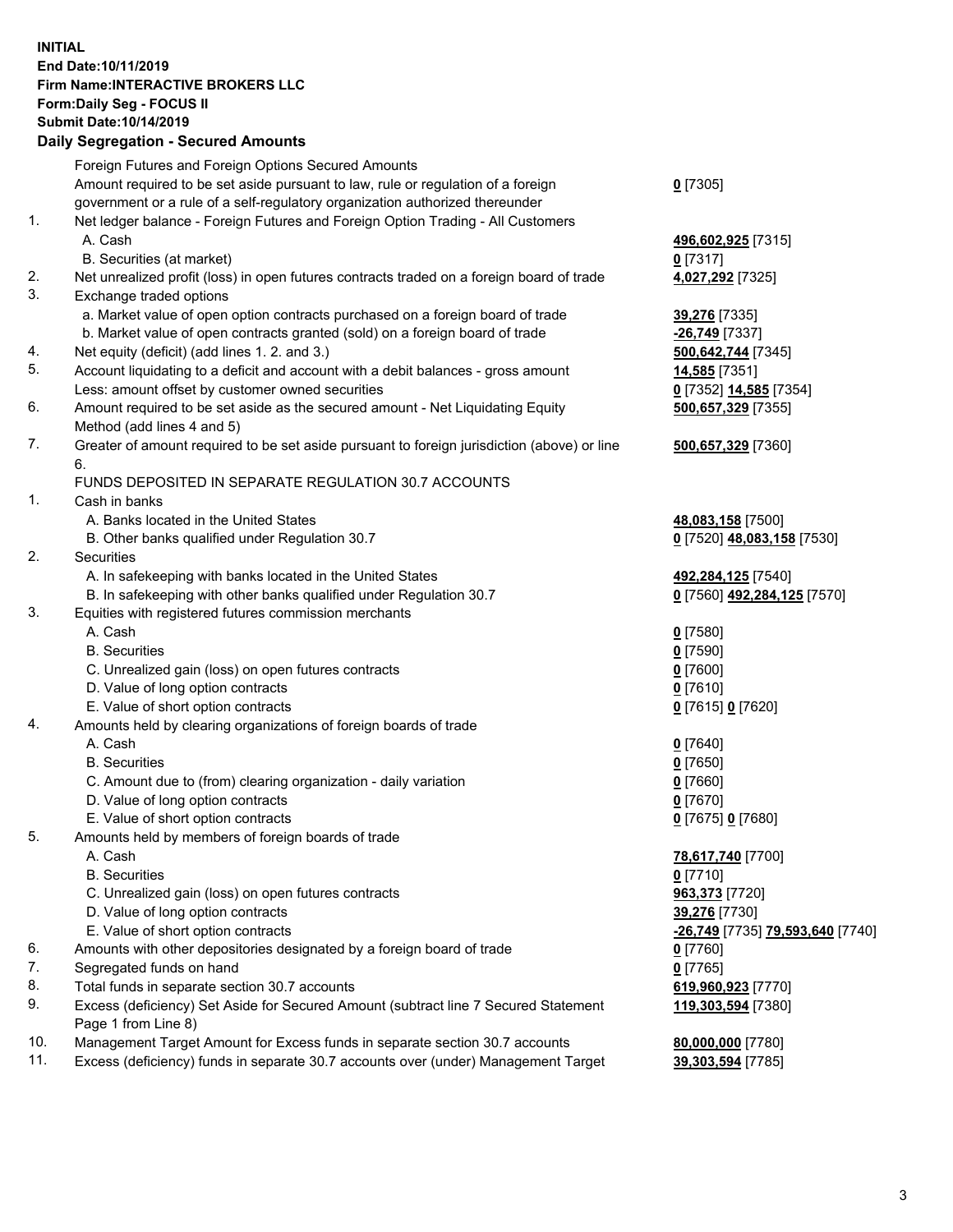**INITIAL End Date:10/11/2019 Firm Name:INTERACTIVE BROKERS LLC Form:Daily Seg - FOCUS II Submit Date:10/14/2019 Daily Segregation - Segregation Statement** SEGREGATION REQUIREMENTS(Section 4d(2) of the CEAct) 1. Net ledger balance A. Cash **4,160,996,022** [7010] B. Securities (at market) **0** [7020] 2. Net unrealized profit (loss) in open futures contracts traded on a contract market **-53,749,185** [7030] 3. Exchange traded options A. Add market value of open option contracts purchased on a contract market **201,445,228** [7032] B. Deduct market value of open option contracts granted (sold) on a contract market **-204,428,489** [7033] 4. Net equity (deficit) (add lines 1, 2 and 3) **4,104,263,576** [7040] 5. Accounts liquidating to a deficit and accounts with debit balances - gross amount **1,115,109** [7045] Less: amount offset by customer securities **0** [7047] **1,115,109** [7050] 6. Amount required to be segregated (add lines 4 and 5) **4,105,378,685** [7060] FUNDS IN SEGREGATED ACCOUNTS 7. Deposited in segregated funds bank accounts A. Cash **994,130,025** [7070] B. Securities representing investments of customers' funds (at market) **1,932,232,490** [7080] C. Securities held for particular customers or option customers in lieu of cash (at market) **0** [7090] 8. Margins on deposit with derivatives clearing organizations of contract markets A. Cash **3,303,987** [7100] B. Securities representing investments of customers' funds (at market) **1,365,092,907** [7110] C. Securities held for particular customers or option customers in lieu of cash (at market) **0** [7120] 9. Net settlement from (to) derivatives clearing organizations of contract markets **10,521,088** [7130] 10. Exchange traded options A. Value of open long option contracts **201,365,371** [7132] B. Value of open short option contracts **-204,371,154** [7133] 11. Net equities with other FCMs A. Net liquidating equity **0** [7140] B. Securities representing investments of customers' funds (at market) **0** [7160] C. Securities held for particular customers or option customers in lieu of cash (at market) **0** [7170] 12. Segregated funds on hand **0** [7150] 13. Total amount in segregation (add lines 7 through 12) **4,302,274,714** [7180] 14. Excess (deficiency) funds in segregation (subtract line 6 from line 13) **196,896,029** [7190] 15. Management Target Amount for Excess funds in segregation **155,000,000** [7194] 16. Excess (deficiency) funds in segregation over (under) Management Target Amount **41,896,029** [7198]

Excess